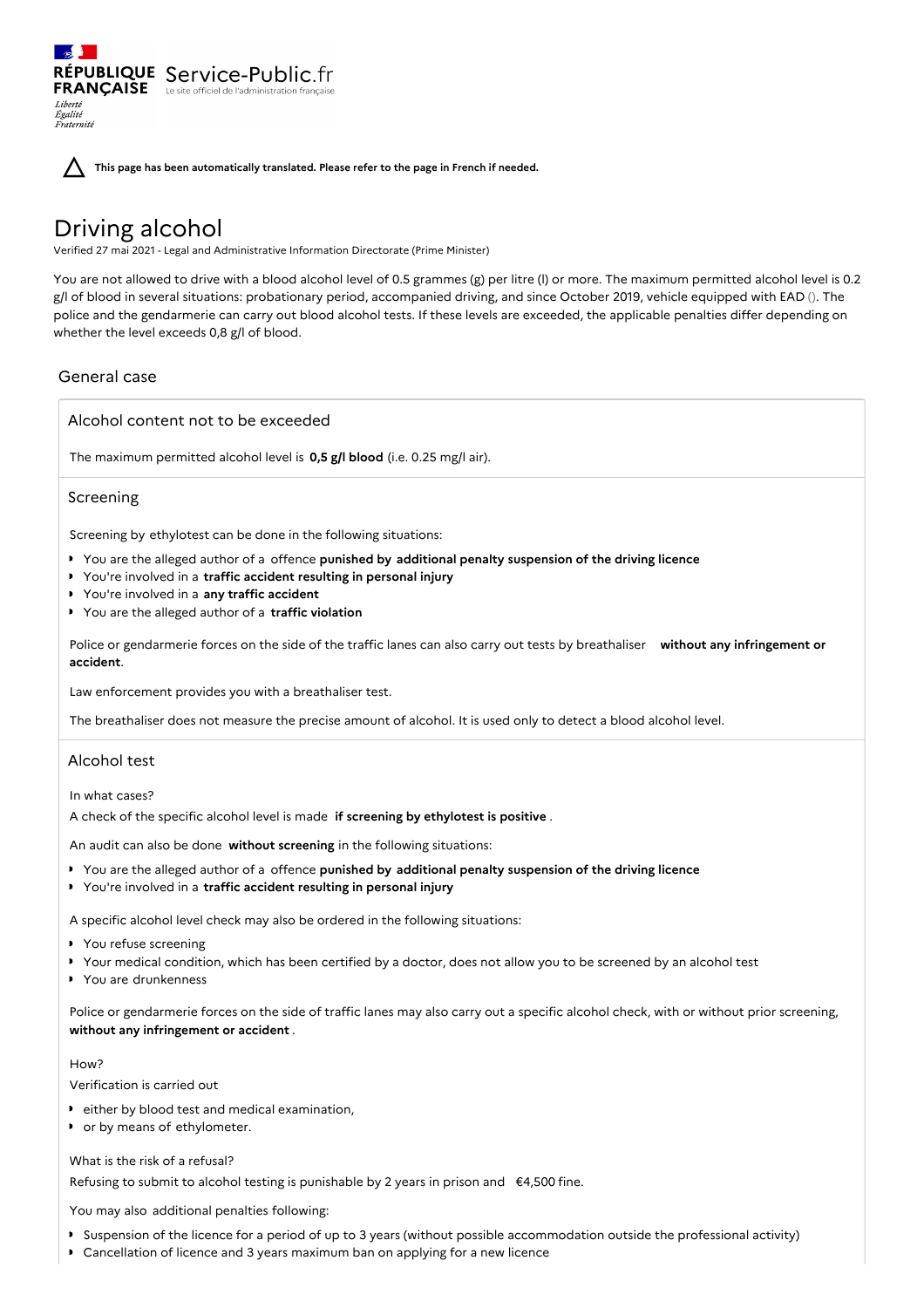- Penalty work of general interest [\(https://www.service-public.fr/particuliers/vosdroits/F1407?lang=en\)](https://www.service-public.fr/particuliers/vosdroits/F1407?lang=en)
- **Penalty fine days**
- Prohibition on driving certain vehicles, including vehicles without a licence, for a period not exceeding 5 years
- Obligation to perform, at your own expense, a road safety awareness training (https://www.service[public.fr/particuliers/vosdroits/F14208?lang=en\)](https://www.service-public.fr/particuliers/vosdroits/F14208?lang=en)
- Confiscation of your vehicle [\(https://www.service-public.fr/particuliers/vosdroits/F21887?lang=en\)](https://www.service-public.fr/particuliers/vosdroits/F21887?lang=en)
- Prohibition drive a vehicle not equipped with an approved start-up test (EAD) device (https://www.service[public.fr/particuliers/vosdroits/F2671?lang=en\)](https://www.service-public.fr/particuliers/vosdroits/F2671?lang=en) for up to 5 years

## Sanctions

Rate between 0.5 and 0.8 g/l

Driving with a blood alcohol level equal to or greater than 0,5g/l and less than 0,8 g/l is contravention.

Even if there is no clear sign of intoxication, you are fined up to €750. In general, this is a flat-rate fine of €135.

Your vehicle can be locked [\(https://www.service-public.fr/particuliers/vosdroits/F12914?lang=en\)](https://www.service-public.fr/particuliers/vosdroits/F12914?lang=en).

6 points are taken off the driver's licence.

You may also additional penalties following:

- Suspension of driving licence [\(https://www.service-public.fr/particuliers/vosdroits/F14836?lang=en\)](https://www.service-public.fr/particuliers/vosdroits/F14836?lang=en) for a period of up to 3 years (accommodation possible outside the professional activity)
- Prohibition drive a vehicle not equipped with an approved start-up test (EAD) device (https://www.service[public.fr/particuliers/vosdroits/F2671?lang=en\)](https://www.service-public.fr/particuliers/vosdroits/F2671?lang=en) for up to 3 years.

#### Rate of 0,8 g/l or more

Driving with an alcohol level equal to or greater than 0,8 g/l of blood, even in the absence of any sign of drunkenness, is offence.

Law enforcement agencies (police or gendarmerie) may take your licence and you withdraw the right to drive (https://www.service[public.fr/particuliers/vosdroits/F1040?lang=en\)](https://www.service-public.fr/particuliers/vosdroits/F1040?lang=en) for a maximum of 72 hours.

Your vehicle can be locked [\(https://www.service-public.fr/particuliers/vosdroits/F12914?lang=en\)](https://www.service-public.fr/particuliers/vosdroits/F12914?lang=en).

6 points are taken off the driver's licence.

Depending on the results of the blood test, the prefect may suspend [\(https://www.service-public.fr/particuliers/vosdroits/F14836?](https://www.service-public.fr/particuliers/vosdroits/F14836?lang=en) lang=en) your permit or restrict your right to drive a vehicle equipped with (EAD) (https://www.service[public.fr/particuliers/vosdroits/F2671?lang=en\).](https://www.service-public.fr/particuliers/vosdroits/F2671?lang=en)

You may also face the following legal penalties:

- Fine up to  $€4.500$
- Prison term of up to 2 years
- Suspension [\(https://www.service-public.fr/particuliers/vosdroits/F21761?lang=en\)](https://www.service-public.fr/particuliers/vosdroits/F21761?lang=en) of the permit for a period of up to 3 years (without any possibility of adjustment outside the professional activity)
- ▶ Cancellation [\(https://www.service-public.fr/particuliers/vosdroits/F21774?lang=en\)](https://www.service-public.fr/particuliers/vosdroits/F21774?lang=en) of the permit and 3 years maximum prohibition from applying for a new permit
- Penalty work of general interest [\(https://www.service-public.fr/particuliers/vosdroits/F1407?lang=en\)](https://www.service-public.fr/particuliers/vosdroits/F1407?lang=en)
- Penalty fine days
- Prohibition on driving certain vehicles, including vehicles without a licence, for a period not exceeding 5 years
- Obligation to perform, at your own expense, a road safety awareness training (https://www.service[public.fr/particuliers/vosdroits/F14208?lang=en\)](https://www.service-public.fr/particuliers/vosdroits/F14208?lang=en)
- Prohibition drive a vehicle not equipped with an approved start-up test (EAD) device (https://www.service[public.fr/particuliers/vosdroits/F2671?lang=en\)](https://www.service-public.fr/particuliers/vosdroits/F2671?lang=en) for up to 5 years.
- Confiscation of your vehicle [\(https://www.service-public.fr/particuliers/vosdroits/F21887?lang=en\)](https://www.service-public.fr/particuliers/vosdroits/F21887?lang=en)

A simulator tells you what you'll face if you commit a traffic offence:

 $\frac{1}{20}$  What is the risk in case of a road violation?

Directorate of Legal and Administrative Information (Dila) - Prime Minister

Go to simulator

[\(https://www.service-public.fr/simulateur/calcul/Infraction\)](https://www.service-public.fr/simulateur/calcul/Infraction)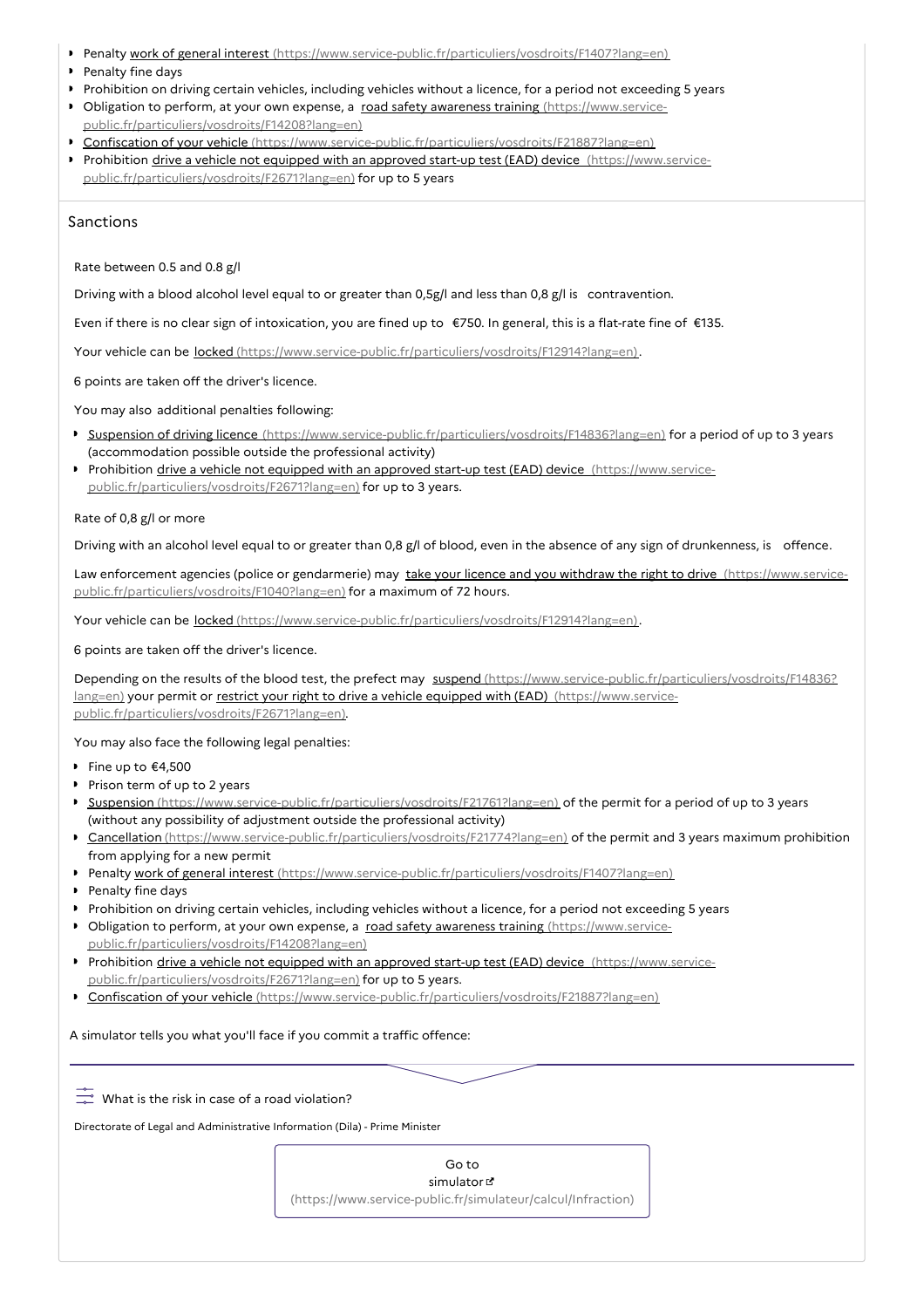# Alcohol content not to be exceeded

If you probationary period [\(https://www.service-public.fr/particuliers/vosdroits/F2390?lang=en\)](https://www.service-public.fr/particuliers/vosdroits/F2390?lang=en), the maximum permitted alcohol level is **0,2 g/l of blood** (i.e. 0.10 mg/l air).

## Screening

Screening by ethylotest can be done in the following situations:

- You are the alleged author of a offence **punished by additional penalty suspension of the driving licence**
- You're involved in a **traffic accident resulting in personal injury**
- You're involved in a **any traffic accident**
- You are the alleged author of a **traffic violation**

Police or gendarmerie forces on the side of the traffic lanes can also carry out tests by breathaliser **without any infringement or accident**.

Law enforcement provides you with a breathaliser test.

The breathaliser does not measure the precise amount of alcohol. It is used only to detect a blood alcohol level.

## Alcohol test

In what cases?

A check of the specific alcohol level is made **if screening ethylotest positive**.

An audit can also be done **without screening** in the following situations:

- You are the alleged author of a offence **punished by additional penalty suspension of the driving licence**
- You're involved in a **traffic accident resulting in personal injury**

A specific alcohol level check may also be ordered in the following situations:

- **P** You refuse screening
- Your medical condition, which has been certified by a doctor, does not allow you to be screened by an alcohol test
- You are drunkenness

Police or gendarmerie forces on the side of traffic lanes may also carry out a specific alcohol check, with or without prior screening, **without any infringement or accident** .

## $H_{OM}$ <sup>2</sup>

Verification is carried out

- either by blood test and medical examination,
- or by means of ethylometer.

## What is the risk of a refusal?

Refusing to submit to alcohol testing is punishable by 2 years in prison and €4,500 fine.

You may also additional penalties following:

- Suspension of the licence for a period of up to 3 years (without possible accommodation outside the professional activity)
- $\ddot{\phantom{a}}$ Cancellation of licence and 3 years maximum ban on applying for a new licence
- Penalty work of general interest [\(https://www.service-public.fr/particuliers/vosdroits/F1407?lang=en\)](https://www.service-public.fr/particuliers/vosdroits/F1407?lang=en)
- Penalty fine days
- Prohibition on driving certain vehicles, including vehicles without a licence, for a period not exceeding 5 years
- Obligation to perform, at your own expense, a road safety awareness training (https://www.service[public.fr/particuliers/vosdroits/F14208?lang=en\)](https://www.service-public.fr/particuliers/vosdroits/F14208?lang=en)
- Confiscation of your vehicle [\(https://www.service-public.fr/particuliers/vosdroits/F21887?lang=en\)](https://www.service-public.fr/particuliers/vosdroits/F21887?lang=en)
- Prohibition drive a vehicle not equipped with an approved start-up test (EAD) device (https://www.service[public.fr/particuliers/vosdroits/F2671?lang=en\)](https://www.service-public.fr/particuliers/vosdroits/F2671?lang=en) for up to 5 years

# Sanctions

Rate between 0.2 and 0.8 g/l

Driving with a blood alcohol level equal to or greater than 0.2g/l and less than 0.8g/l is a violation.

Even if there is no clear sign of intoxication, you are fined up to €750. In general, this is a flat-rate fine of €135.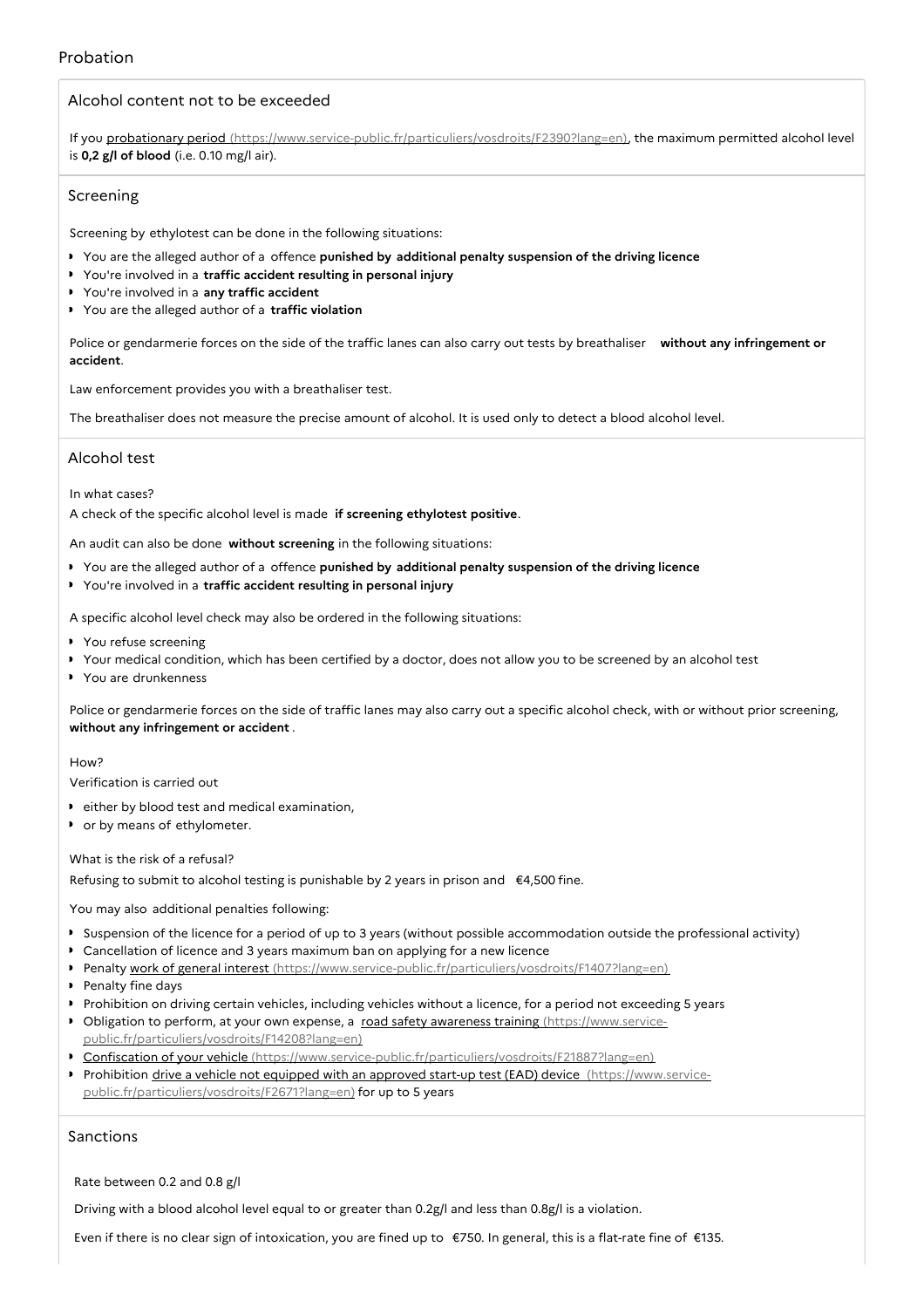Your vehicle can be locked [\(https://www.service-public.fr/particuliers/vosdroits/F12914?lang=en\)](https://www.service-public.fr/particuliers/vosdroits/F12914?lang=en).

6 points are taken off the driver's licence.

You may also additional penalties following:

- Suspension of driving licence [\(https://www.service-public.fr/particuliers/vosdroits/F14836?lang=en\)](https://www.service-public.fr/particuliers/vosdroits/F14836?lang=en) for a period of up to 3 years (accommodation possible outside the professional activity)
- Prohibition drive a vehicle not equipped with an approved start-up test (EAD) device (https://www.service[public.fr/particuliers/vosdroits/F2671?lang=en\)](https://www.service-public.fr/particuliers/vosdroits/F2671?lang=en) 3 years maximum

#### Rate of 0,8 g/l or more

Driving with an alcohol level equal to or greater than 0,8 g/l of blood, even in the absence of any sign of drunkenness, is an offence.

Law enforcement agencies (police or gendarmerie) may take your licence and you withdraw the right to drive (https://www.service[public.fr/particuliers/vosdroits/F1040?lang=en\)](https://www.service-public.fr/particuliers/vosdroits/F1040?lang=en) for a maximum of 72 hours.

Your vehicle can be locked [\(https://www.service-public.fr/particuliers/vosdroits/F12914?lang=en\)](https://www.service-public.fr/particuliers/vosdroits/F12914?lang=en).

6 points are taken off the driver's licence.

Depending on the results of the blood test, the prefect may suspend [\(https://www.service-public.fr/particuliers/vosdroits/F14836?](https://www.service-public.fr/particuliers/vosdroits/F14836?lang=en) lang=en) your permit or restrict your right to drive a vehicle equipped with (EAD) (https://www.service[public.fr/particuliers/vosdroits/F2671?lang=en\).](https://www.service-public.fr/particuliers/vosdroits/F2671?lang=en)

You may also face the following legal penalties:

- Fine up to €4,500
- Prison term of up to 2 years
- Suspension [\(https://www.service-public.fr/particuliers/vosdroits/F21761?lang=en\)](https://www.service-public.fr/particuliers/vosdroits/F21761?lang=en) of the permit for a period of up to 3 years (without any possibility of adjustment outside the professional activity)
- Cancellation [\(https://www.service-public.fr/particuliers/vosdroits/F21774?lang=en\)](https://www.service-public.fr/particuliers/vosdroits/F21774?lang=en) of the permit and 3 years maximum prohibition from applying for a new permit
- Penalty work of general interest [\(https://www.service-public.fr/particuliers/vosdroits/F1407?lang=en\)](https://www.service-public.fr/particuliers/vosdroits/F1407?lang=en)
- Penalty fine days
- Prohibition on driving certain vehicles, including vehicles without a licence, for a period not exceeding 5 years
- Obligation to perform, at your own expense, a road safety awareness training (https://www.service[public.fr/particuliers/vosdroits/F14208?lang=en\)](https://www.service-public.fr/particuliers/vosdroits/F14208?lang=en)
- Prohibition drive a vehicle not equipped with an approved start-up test (EAD) device (https://www.service[public.fr/particuliers/vosdroits/F2671?lang=en\)](https://www.service-public.fr/particuliers/vosdroits/F2671?lang=en) for up to 5 years
- Confiscation [\(https://www.service-public.fr/particuliers/vosdroits/F21887?lang=en\)](https://www.service-public.fr/particuliers/vosdroits/F21887?lang=en) your vehicle

A simulator tells you what you'll face if you commit a traffic offence:

 $\overline{C}$  What is the risk in case of a road violation?

Directorate of Legal and Administrative Information (Dila) - Prime Minister



# Driving

Alcohol content not to be exceeded

If you are in early learning, supervised or supervised driving, the maximum permitted alcohol level is **0,2 g/l of blood** (i.e. 0.10 mg/l air).

# Screening

Screening by ethylotest can be done in the following situations:

- You are the alleged author of a offence **punished by additional penalty suspension of the driving licence**
- You're involved in a **traffic accident resulting in personal injury**
- You're involved in a **any traffic accident**
- You are the alleged author of a **traffic violation**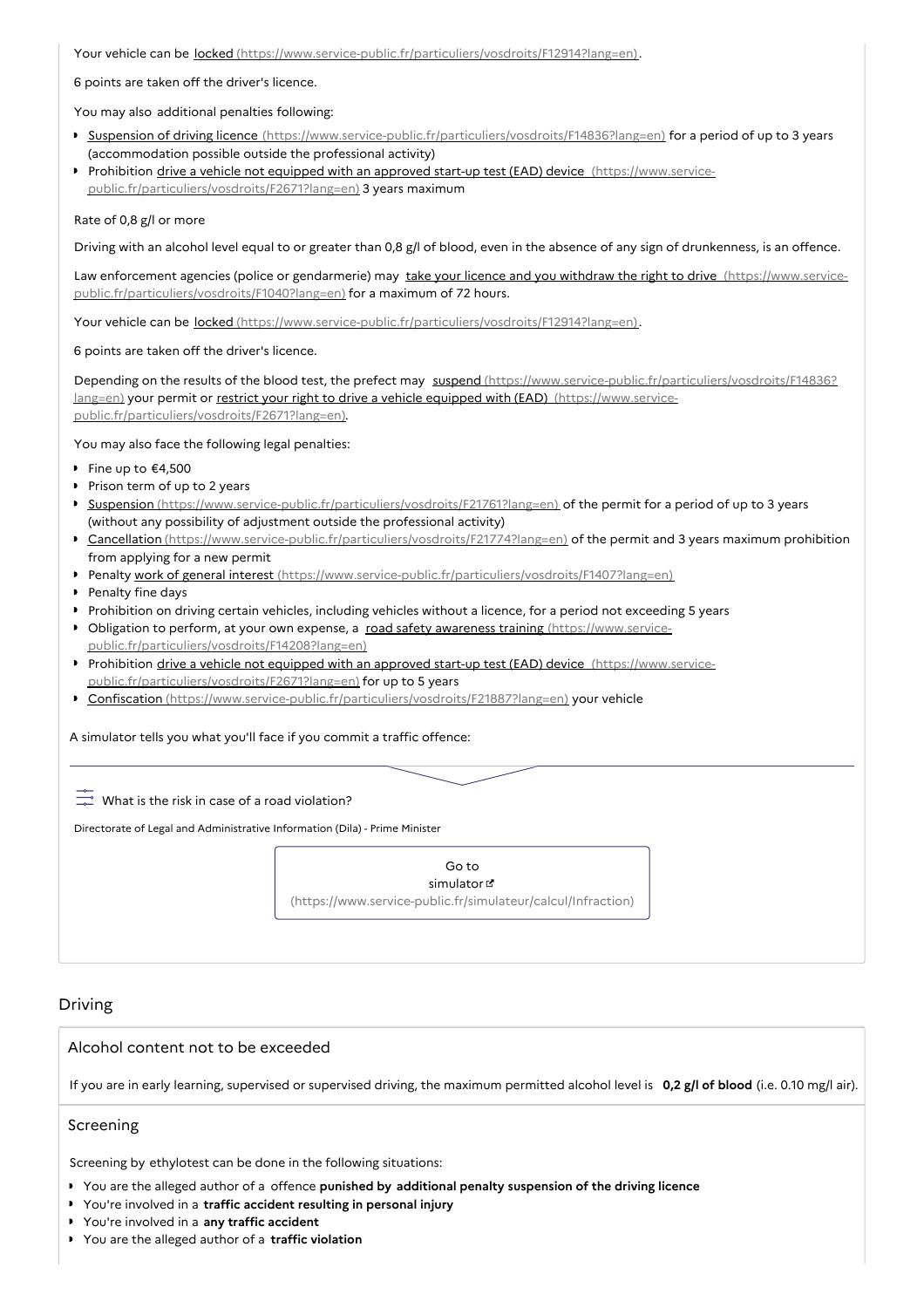Police or gendarmerie forces on the side of the traffic lanes can also carry out tests by breathaliser **without any infringement or accident**.

Law enforcement provides you with a breathaliser test.

The breathaliser does not measure the precise amount of alcohol. It is used only to detect a blood alcohol level.

# Alcohol test

In what cases?

A check of the specific alcohol level is made **if screening ethylotest positive**.

An audit can also be done **without screening** in the following situations:

- You are the alleged author of a offence **punished by additional penalty suspension of the driving licence**
- You're involved in a **traffic accident resulting in personal injury**

A specific alcohol level check may also be ordered in the following situations:

- ▶ You refuse screening
- Your medical condition, which has been certified by a doctor, does not allow you to be screened by an alcohol test
- You are drunkenness

Police or gendarmerie forces on the side of traffic lanes may also carry out a specific alcohol check, with or without prior screening, **without any infringement or accident** .

#### $HOM<sup>2</sup>$

Verification is carried out:

- **P** either by blood test and medical examination,
- or by means of ethylometer.

What is the risk of a refusal?

Refusing to submit to alcohol testing is punishable by 2 years in prison and €4,500 fine.

You may also additional penalties following:

- Suspension of the licence for a period of up to 3 years (without possible accommodation outside the professional activity)
- Cancellation of licence and 3 years maximum ban on applying for a new licence
- Penalty work of general interest [\(https://www.service-public.fr/particuliers/vosdroits/F1407?lang=en\)](https://www.service-public.fr/particuliers/vosdroits/F1407?lang=en)
- Penalty fine days
- Prohibition on driving certain vehicles, including vehicles without a licence, for a period not exceeding 5 years
- Obligation to perform, at your own expense, a road safety awareness training (https://www.service[public.fr/particuliers/vosdroits/F14208?lang=en\)](https://www.service-public.fr/particuliers/vosdroits/F14208?lang=en)
- ▶ Confiscation of your vehicle [\(https://www.service-public.fr/particuliers/vosdroits/F21887?lang=en\)](https://www.service-public.fr/particuliers/vosdroits/F21887?lang=en)
- Prohibition drive a vehicle not equipped with an approved start-up test (EAD) device (https://www.service[public.fr/particuliers/vosdroits/F2671?lang=en\)](https://www.service-public.fr/particuliers/vosdroits/F2671?lang=en) for up to 5 years

# Sanctions

Rate between 0.2 and 0.8 g/l

Driving with a blood alcohol level equal to or greater than 0.2g/l and less than 0.8g/l is a violation.

Even if there is no clear sign of intoxication, you are fined up to €750. In general, this is a flat-rate fine of €135.

Your vehicle can be locked [\(https://www.service-public.fr/particuliers/vosdroits/F12914?lang=en\)](https://www.service-public.fr/particuliers/vosdroits/F12914?lang=en).

6 points are taken off the driver's licence.

You may also additional penalties following:

- ▶ Suspension of driving licence [\(https://www.service-public.fr/particuliers/vosdroits/F14836?lang=en\)](https://www.service-public.fr/particuliers/vosdroits/F14836?lang=en) for a period of up to 3 years (accommodation possible outside the professional activity)
- Prohibition drive a vehicle not equipped with an approved start-up test (EAD) device (https://www.service[public.fr/particuliers/vosdroits/F2671?lang=en\)](https://www.service-public.fr/particuliers/vosdroits/F2671?lang=en) for up to 3 years.

#### Rate of 0,8 g/l or more

Driving with an alcohol level equal to or greater than 0,8 g/l of blood, even in the absence of any sign of drunkenness, is an offence.

Law enforcement agencies (police or gendarmerie) may take your licence and you withdraw the right to drive (https://www.service[public.fr/particuliers/vosdroits/F1040?lang=en\)](https://www.service-public.fr/particuliers/vosdroits/F1040?lang=en) for a maximum of 72 hours.

Your vehicle can be <u>locked [\(https://www.service-public.fr/particuliers/vosdroits/F12914?lang=en\)](https://www.service-public.fr/particuliers/vosdroits/F12914?lang=en)</u>.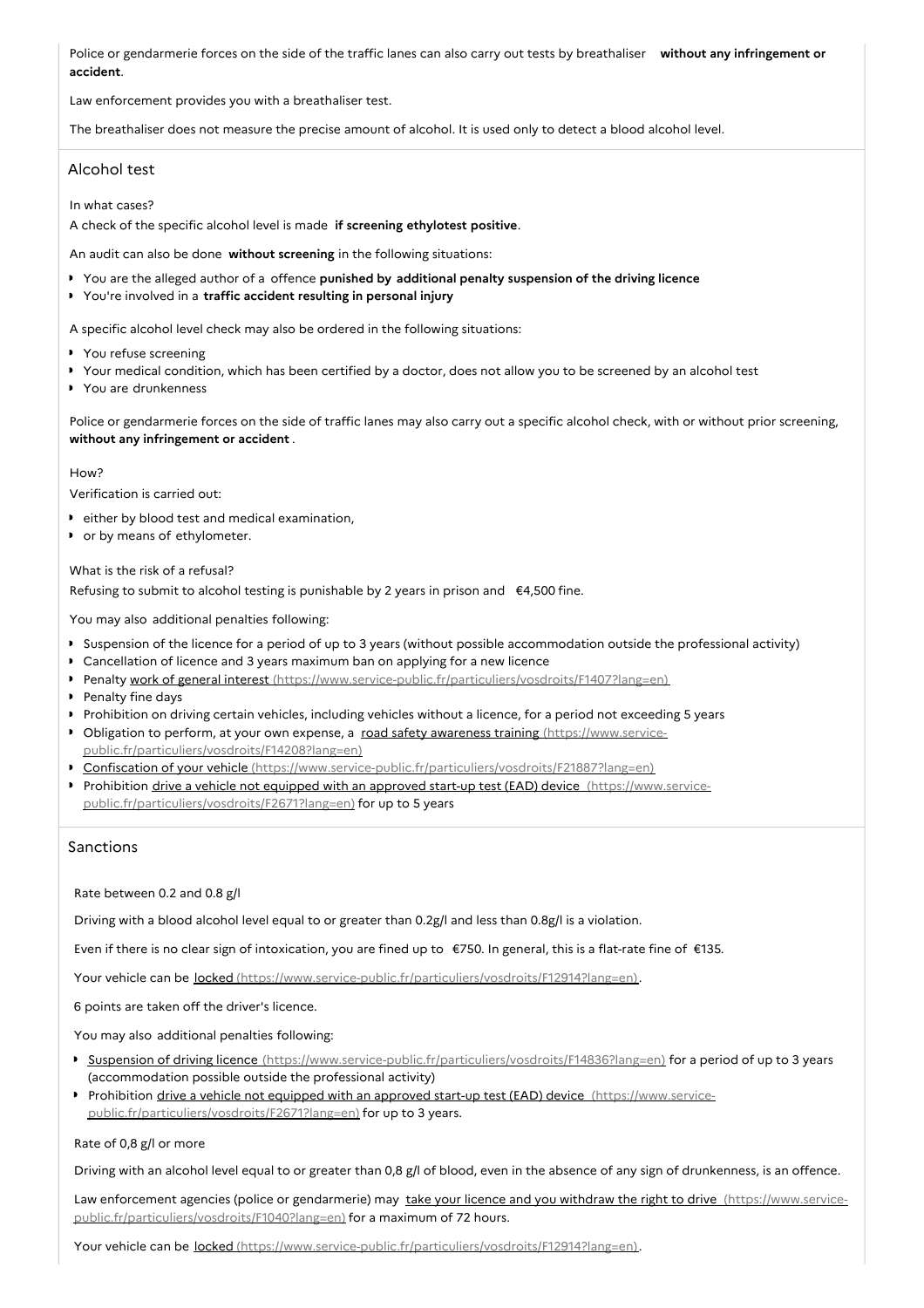6 points are taken off the driver's licence.

Depending on the results of the blood test, the prefect may suspend [\(https://www.service-public.fr/particuliers/vosdroits/F14836?](https://www.service-public.fr/particuliers/vosdroits/F14836?lang=en) lang=en) your permit or restrict your right to drive a vehicle equipped with (EAD) (https://www.service[public.fr/particuliers/vosdroits/F2671?lang=en\).](https://www.service-public.fr/particuliers/vosdroits/F2671?lang=en)

You may also face the following legal penalties:

- Fine up to  $€4,500$
- Prison term of up to 2 years
- Suspension [\(https://www.service-public.fr/particuliers/vosdroits/F21761?lang=en\)](https://www.service-public.fr/particuliers/vosdroits/F21761?lang=en) of the permit for a period of up to 3 years (without any possibility of adjustment outside the professional activity)
- ▶ Cancellation [\(https://www.service-public.fr/particuliers/vosdroits/F21774?lang=en\)](https://www.service-public.fr/particuliers/vosdroits/F21774?lang=en) of the permit and 3 years maximum prohibition from applying for a new permit
- Penalty work of general interest [\(https://www.service-public.fr/particuliers/vosdroits/F1407?lang=en\)](https://www.service-public.fr/particuliers/vosdroits/F1407?lang=en)
- Penalty fine days
- Prohibition on driving certain vehicles, including vehicles without a licence, for a period not exceeding 5 years
- Obligation to perform, at your own expense, a road safety awareness training (https://www.service[public.fr/particuliers/vosdroits/F14208?lang=en\)](https://www.service-public.fr/particuliers/vosdroits/F14208?lang=en)
- Prohibition drive a vehicle not equipped with an approved start-up test (EAD) device (https://www.service[public.fr/particuliers/vosdroits/F2671?lang=en\)](https://www.service-public.fr/particuliers/vosdroits/F2671?lang=en) for up to 5 years
- ▶ Confiscation [\(https://www.service-public.fr/particuliers/vosdroits/F21887?lang=en\)](https://www.service-public.fr/particuliers/vosdroits/F21887?lang=en) your vehicle

The following simulator will tell you what penalty you will incur if you commit a traffic offence:

 $\frac{1}{20}$  What is the risk in case of a road violation?

Directorate of Legal and Administrative Information (Dila) - Prime Minister

Go to simulator [\(https://www.service-public.fr/simulateur/calcul/Infraction\)](https://www.service-public.fr/simulateur/calcul/Infraction)

# Vehicle with EAD

## Alcohol content not to be exceeded

Since October 2019, if your right to drive is limited to vehicles equipped with an approved start-up test device (https://www.service[public.fr/particuliers/vosdroits/F2671?lang=en\),](https://www.service-public.fr/particuliers/vosdroits/F2671?lang=en) the maximum permitted alcohol level is **0,2 g/l of blood** (i.e. 0.10 mg/l air).

## Screening

Screening by ethylotest can be done in the following situations:

- You are the alleged author of a offence **punished by additional penalty suspension of the driving licence**
- You're involved in a **traffic accident resulting in personal injury**
- You're involved in a **any traffic accident**
- You are the alleged author of a **traffic violation**

Police or gendarmerie forces on the side of the traffic lanes can also carry out tests by breathaliser **without any infringement or accident**.

Law enforcement provides you with a breathaliser test.

The breathaliser does not measure the precise amount of alcohol. It is used only to detect a blood alcohol level.

# Alcohol test

In what cases?

A check of the specific alcohol level is made **if screening ethylotest is positive**f.

An audit can also be done **without screening** in the following situations:

- You are the alleged author of a offence **punished by additional penalty suspension of the driving licence**
- You're involved in a **traffic accident resulting in personal injury**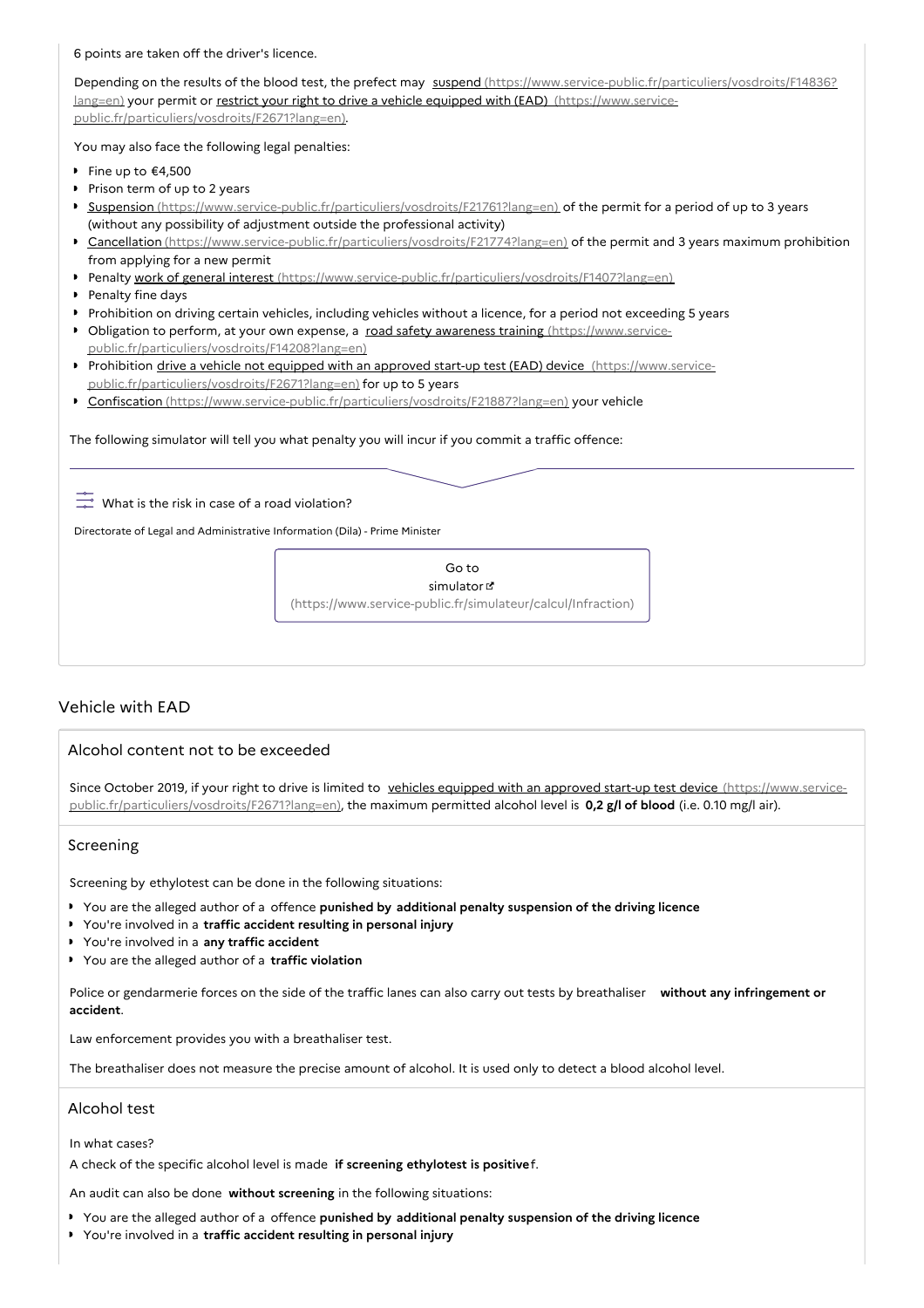A specific alcohol level check may also be ordered in the following situations:

- ▶ You refuse screening
- Your medical condition, which has been certified by a doctor, does not allow you to be screened by an alcohol test  $\bullet$
- ▶ You are drunkenness

Police or gendarmerie forces on the side of traffic lanes may also carry out a specific alcohol check, with or without prior screening, **without any infringement or accident** .

#### How?

Verification is carried out:

- either by blood test and medical examination,
- or by means of ethylometer.

## What is the risk of a refusal?

Refusing to submit to alcohol testing is punishable by 2 years in prison and €4,500 fine.

You may also additional penalties following:

- Suspension of the licence for a period of up to 3 years (without possible accommodation outside the professional activity)
- Cancellation of licence and 3 years maximum ban on applying for a new licence
- Penalty work of general interest [\(https://www.service-public.fr/particuliers/vosdroits/F1407?lang=en\)](https://www.service-public.fr/particuliers/vosdroits/F1407?lang=en)
- Penalty fine days
- Prohibition on driving certain vehicles, including vehicles without a licence, for a period not exceeding 5 years
- Obligation to perform, at your own expense, a road safety awareness training (https://www.service[public.fr/particuliers/vosdroits/F14208?lang=en\)](https://www.service-public.fr/particuliers/vosdroits/F14208?lang=en)
- ▶ Confiscation of your vehicle [\(https://www.service-public.fr/particuliers/vosdroits/F21887?lang=en\)](https://www.service-public.fr/particuliers/vosdroits/F21887?lang=en)
- Prohibition drive a vehicle not equipped with an approved start-up test (EAD) device (https://www.service[public.fr/particuliers/vosdroits/F2671?lang=en\)](https://www.service-public.fr/particuliers/vosdroits/F2671?lang=en) for up to 5 years

# Sanctions

Rate between 0.5 and 0.8 g/l

Driving with a blood alcohol level equal to or greater than 0.5g/l and less than 0.8 g/l is a violation.

Even if there is no clear sign of intoxication, you are fined up to €750. In general, this is a flat-rate fine of €135.

Your vehicle can be locked [\(https://www.service-public.fr/particuliers/vosdroits/F12914?lang=en\)](https://www.service-public.fr/particuliers/vosdroits/F12914?lang=en).

6 points are taken off the driver's licence.

You may also additional penalties following:

- Suspension of driving licence [\(https://www.service-public.fr/particuliers/vosdroits/F14836?lang=en\)](https://www.service-public.fr/particuliers/vosdroits/F14836?lang=en) for a period of up to 3 years (accommodation possible outside the professional activity)
- Prohibition drive a vehicle not equipped with an approved start-up test (EAD) device (https://www.service[public.fr/particuliers/vosdroits/F2671?lang=en\)](https://www.service-public.fr/particuliers/vosdroits/F2671?lang=en) 3 years maximum

#### Rate of 0,8 g/l or more

Driving with an alcohol level equal to or greater than 0,8 g/l of blood, even in the absence of any sign of drunkenness, is an offence.

Law enforcement agencies (police or gendarmerie) may take your licence and you withdraw the right to drive (https://www.service[public.fr/particuliers/vosdroits/F1040?lang=en\)](https://www.service-public.fr/particuliers/vosdroits/F1040?lang=en) for a maximum of 72 hours.

Your vehicle can be locked [\(https://www.service-public.fr/particuliers/vosdroits/F12914?lang=en\)](https://www.service-public.fr/particuliers/vosdroits/F12914?lang=en).

6 points are taken off the driver's licence.

Depending on the results of the blood test, the prefect may suspend [\(https://www.service-public.fr/particuliers/vosdroits/F14836?](https://www.service-public.fr/particuliers/vosdroits/F14836?lang=en) lang=en) your permit or restrict your right to drive a vehicle equipped with (EAD) (https://www.service[public.fr/particuliers/vosdroits/F2671?lang=en\).](https://www.service-public.fr/particuliers/vosdroits/F2671?lang=en)

You may also face the following legal penalties:

- Fine up to  $€4,500$
- Prison term of up to 2 years
- ▶ Suspension [\(https://www.service-public.fr/particuliers/vosdroits/F21761?lang=en\)](https://www.service-public.fr/particuliers/vosdroits/F21761?lang=en) of the permit for a period of up to 3 years (without any possibility of adjustment outside the professional activity)
- ▶ Cancellation [\(https://www.service-public.fr/particuliers/vosdroits/F21774?lang=en\)](https://www.service-public.fr/particuliers/vosdroits/F21774?lang=en) of the permit and 3 years maximum prohibition from applying for a new permit
- Penalty work of general interest [\(https://www.service-public.fr/particuliers/vosdroits/F1407?lang=en\)](https://www.service-public.fr/particuliers/vosdroits/F1407?lang=en)
- Penalty fine days